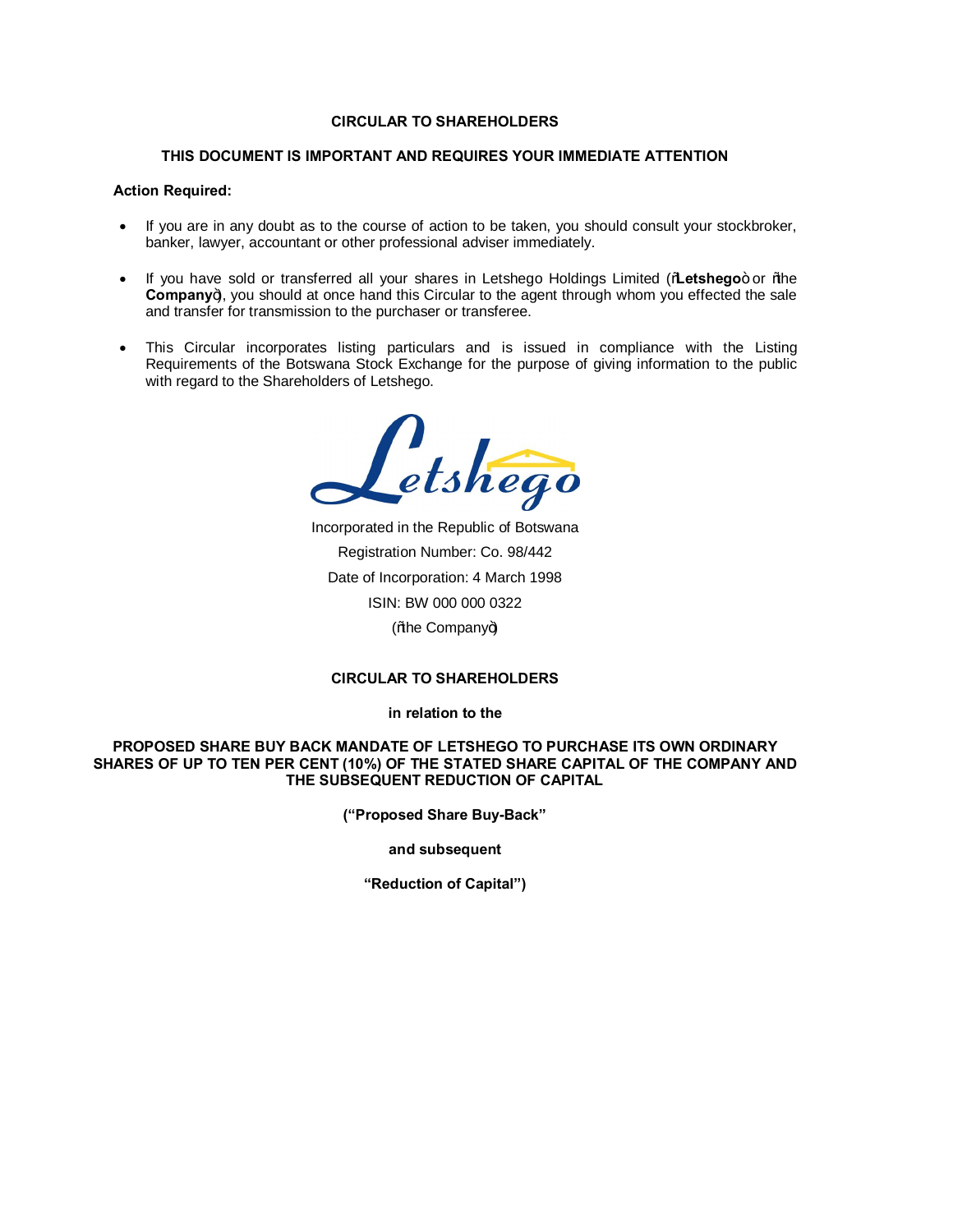# **SECTION 2: CORPORATE INFORMATION**

# **Directors**

J S de Kock Stellenbosh, RSA G L Van Heerde Bellville, 7532, RSA

## **Registered Office Company Secretary**

PricewaterhouseCoopers (Pty) Limited Mr D Ndebele Plot 50371 Plot 50371 Fairground Office Park Fairground Office Park P.O. Box 294 P.O. Box 381 Gaborone, Botswana Gaborone, Botswana

## **Legal Advisors Auditors**

Armstrongs Attorneys **KPMG** Acacia House **Plot 67977** P.O. Box 1368 P. O. Box 1519 Gaborone, Botswana Gaborone, Botswana

## **Sponsoring Brokers Transfer Secretaries**

Stockbrokers Botswana Limited PricewaterhouseCoopers (Pty) Limited Plot 74358, Morula Building, Prime Plaza, CBD Plot 50371, Fairground Office Park Private Bab 00113 PO Box 294 Gaborone, Botswana Gaborone, Botswana

J A Burbidge (Chairman) No 12 Monate Resort, Maalgate St, Herolds Bay, George 6529, RSA A C M Low (Managing Director) 15A, ITowers, CBD, Gaborone, Botswana G Hassam Plot 13084, Broadhurst, Gaborone, Botswana I M Mohammed 234 Battersea Bridge Road, SW103AA, London, UK S D Price MH3 Marinascape, Dubai, UAE R Thornton 3 Spring Hope, Jamestown, North Carolina, 27282, USA H R Karuhanga Plot 9, Wampewo Avenue, Kololo, Kampala, Uganda

Central Business District Off Tlokweng Road, Fairground Office Park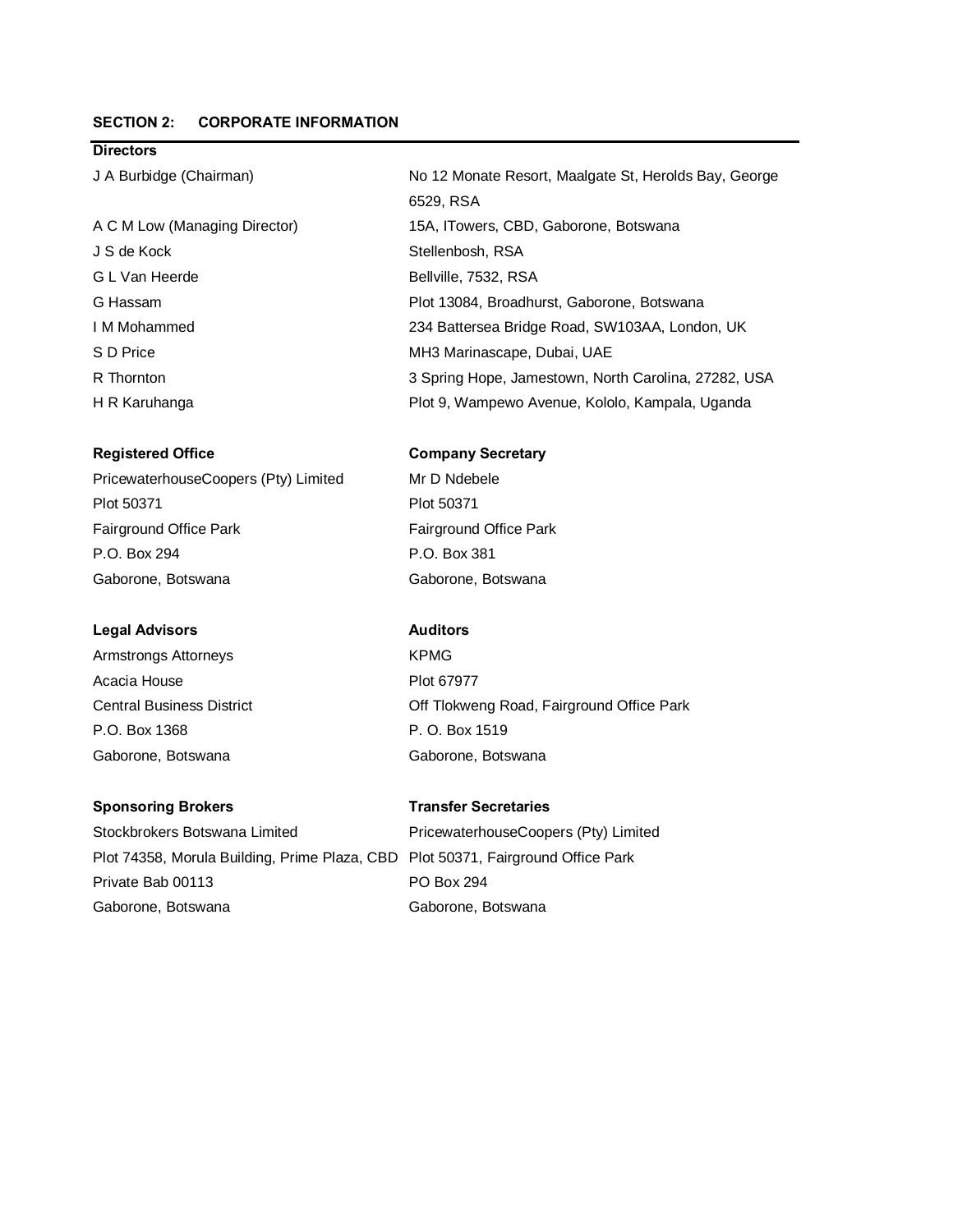# **TO: SHAREHOLDERS OF THE COMPANY**

Dear Sir/Madam,

## **PROPOSED SHARE BUY-BACK MANDATE OF LETSHEGO TO PURCHASE ITS OWN ORDINARY SHARES OF UP TO TEN PER CENT (10%) OF THE STATED SHARE CAPITAL OF THE COMPANY AND THE SUBSEQUENT REDUCTION OF CAPITAL**

# 1. **INTRODUCTION**

- 1.1. The Board is pleased to announce an intention by the Company to seek the Shareholdersq approval to purchase up to ten per cent (10%) of the stated share capital of the Company and cancel the shares with effect of reducing the share capital at the forthcoming AGM to be held on the  $27<sup>th</sup>$  of May 2015.
- 1.2. The purpose of this Circular is to provide you with the details of the Proposed Share Buy-Back and the subsequent Reduction of Capital and the resolutions proposed to be passed relating to the Proposed Share Buy-Back and the subsequent Reduction of Capital as set out in the notice of the AGM.
- 1.3. A public notice for the Reduction of Capital has being issued in terms of Section 59 (2) of the Act and will be filed at the Registrar of Companies in terms of Section 66 (5) (b) of the Act in respect of the purchase by the Company of its own shares.

## 2. **DEFINITIONS**

In this section, unless the context indicates otherwise, the terms in the first column have the meanings assigned to them in the second column. Words importing the singular shall, where applicable, including the plural and vice versa, and words importing the masculine gender shall, where applicable, include the feminine gender and vice versa. Reference to persons shall include corporations.

| "Act"                     | Companies Act, 2003 as may be amended, modified or re-<br>enacted from time to time;                                                                                                                    |
|---------------------------|---------------------------------------------------------------------------------------------------------------------------------------------------------------------------------------------------------|
| "AGM"                     | the annual general meeting of the Company to be held on the<br>$27^{th}$ of May 2015;                                                                                                                   |
| "Director" or the "Board" | the Board of Directors of Letshego;                                                                                                                                                                     |
| "BSE"                     | Botswana Stock Exchange;                                                                                                                                                                                |
| "BWP"                     | the legal tender of the Republic of Botswana in which all<br>monetary amounts in this Circular are expressed;                                                                                           |
| "Constitution"            | the Constitution of Letshego Holdings Limited;                                                                                                                                                          |
| "Circular"                | this Circular incorporated in the notice of the AGM including<br>the appendices and Form of Proxy;                                                                                                      |
| "CSDB"                    | the Central Securities Depository Botswana, a public company<br>with limited liability duly incorporated in accordance with the<br>laws of Botswana and operates as a central depository to the<br>BSE; |
| "Director"                | a person holding office as a director for the time being of the<br>Company;                                                                                                                             |
| "EPS"                     | the earnings per share of the Company;                                                                                                                                                                  |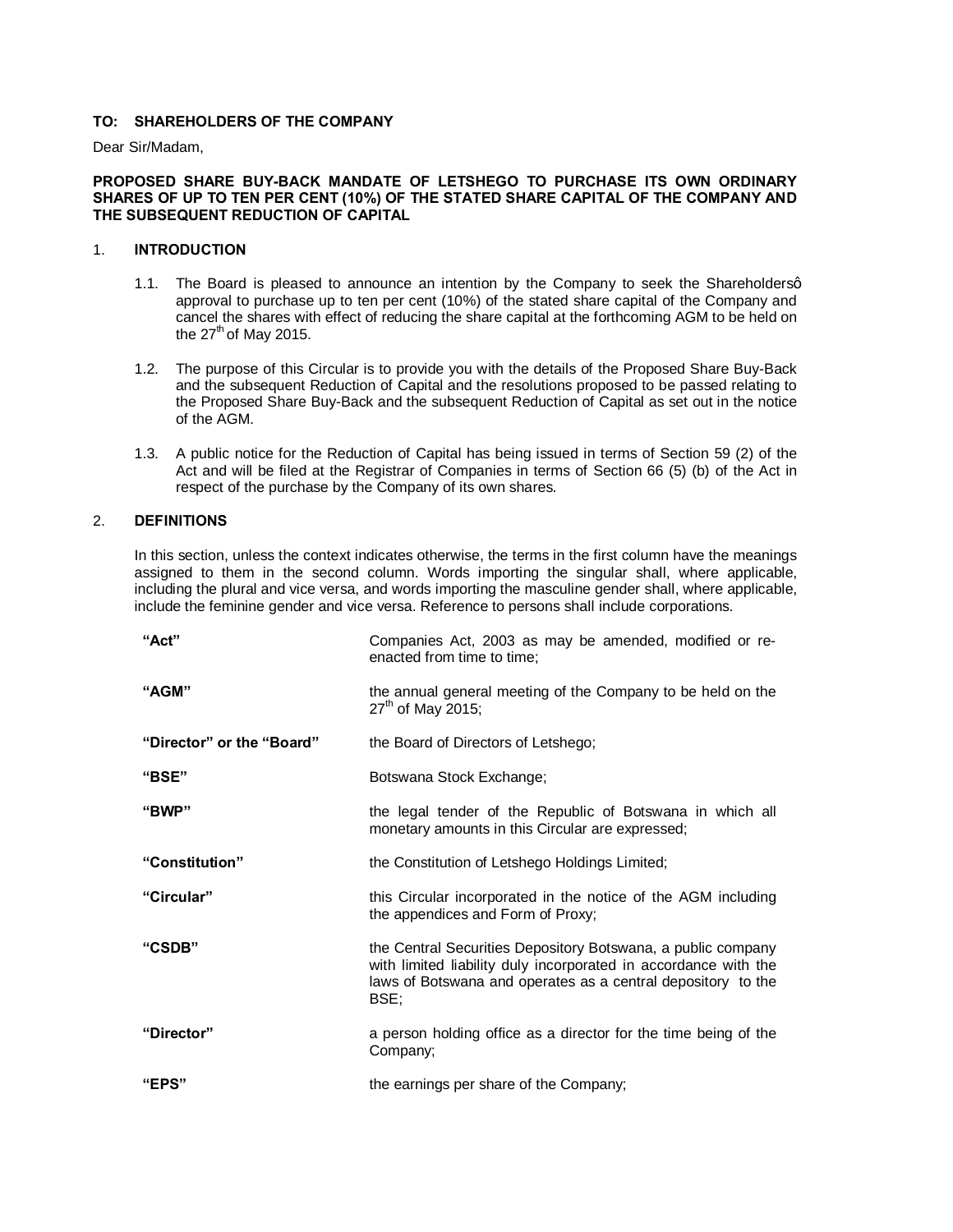| "Letshego "or the "Company"      | Letshego Holdings Limited, a public company incorporated<br>according to the laws of Botswana and listed on the BSE;                                                                                |
|----------------------------------|-----------------------------------------------------------------------------------------------------------------------------------------------------------------------------------------------------|
| "Letshego Shares" or<br>"Shares" | the ordinary shares in Letshego;                                                                                                                                                                    |
| "the last practicable date"      | the date prior to the date of issue of the Circular being the 27<br>April 2015;                                                                                                                     |
| "Listing Requirements"           | Listing Requirements of the BSE;                                                                                                                                                                    |
| "Market Day"                     | a day on which the BSE is open for trading in securities;                                                                                                                                           |
| "NAV"                            | Net Asset Value;                                                                                                                                                                                    |
| "Ordinary Resolution"            | the ordinary resolution to be passed by the Shareholders<br>approving the Proposed Share Buy-Back;                                                                                                  |
| "Proposed Share Buy-Back"        | proposed share buy-back to purchase the Companyos ordinary<br>shares of up to ten per cent (10 %) of the Company stated<br>share capital;                                                           |
| "Reduction of Capital"           | the proposed reduction of the stated share capital of the                                                                                                                                           |
|                                  | Company, pursuant to the Proposed Share Buy Back;                                                                                                                                                   |
| "Registrar of Companies"         | means the Registrar of Companies appointed in terms of<br>section 10 of the Act;                                                                                                                    |
| "Shareholders"                   | registered holders of Shares and in respect of the depositors<br>whose securities accounts are credited with Shares with the<br>CSDB, persons whose interests in Shares are held with the<br>CSDB;  |
| "Share Buy Back Mandate"         | the general mandate to authorize the Directors to exercise all<br>the powers of the Company to purchase or otherwise acquire<br>its issued Shares upon and subject to the terms of such<br>mandate; |
| "Special Resolution"             | the special resolution to be passed by the Shareholders<br>approving the Capital Reduction; and                                                                                                     |

# 3. **DETAILS OF THE PROPOSED SHARE BUY-BACK AND SUBSEQUENT REDUCTION OF CAPITAL**

## 3.1. Background

The Directors of Letshego propose to seek a Share Buy Back Mandate from the Shareholders to purchase up to a maximum of ten per cent (10%) of the stated share capital of the Company by way of on-market Share Buy Back (as defined in clause 3.3 below) and pursuant to that cancel the shares and effect a Reduction of Capital on the shares purchased.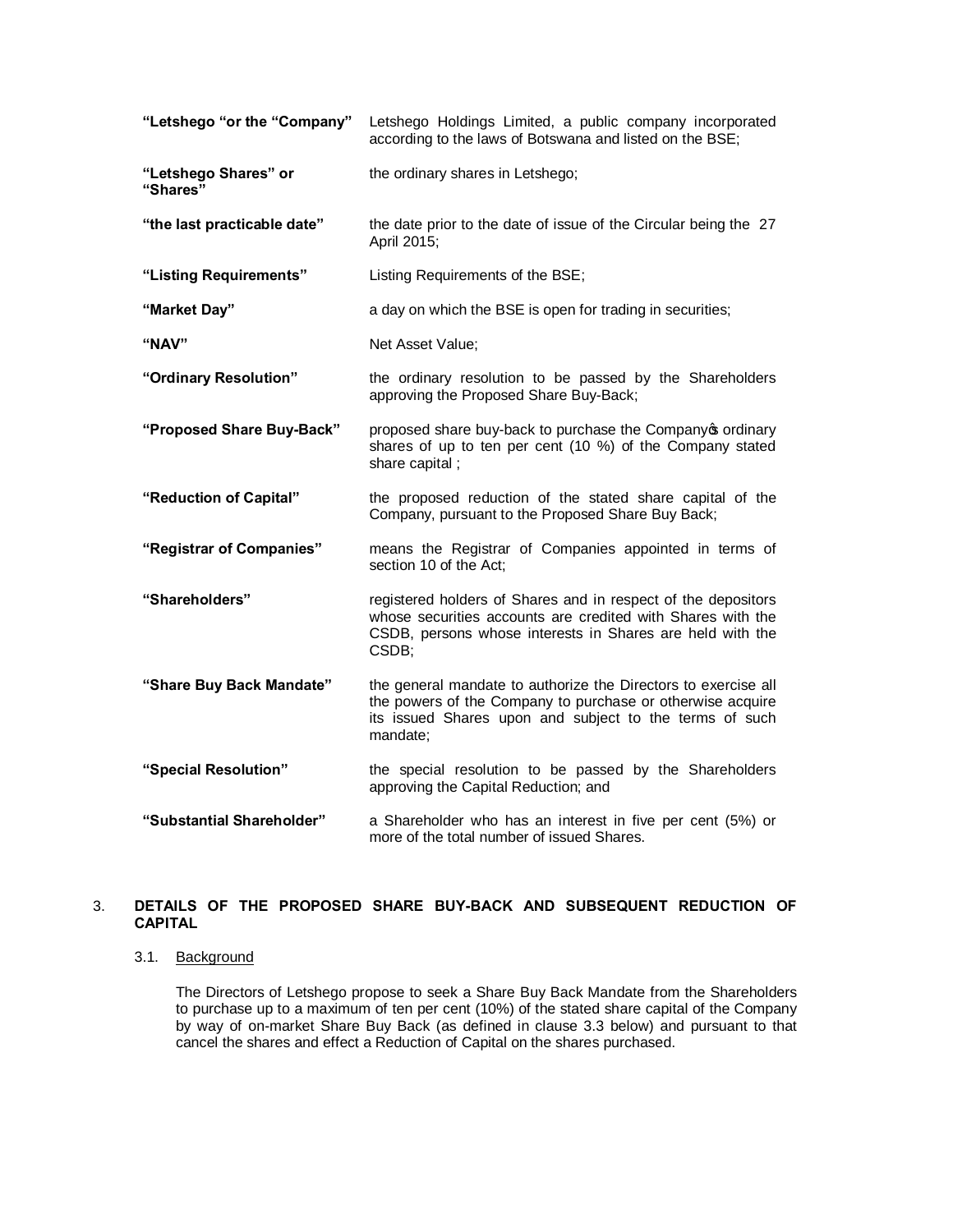#### 3.2. Regulatory Compliance

- 3.2.1. The Proposed Share Buy Back, and the subsequent Reduction of Capital, is subject to compliance with the Listing Requirements, the Act, the Constitution and any prevailing laws, rules, regulations, orders, guidelines, and requirements issued by the relevant authorities.
- 3.2.2. Pursuant to the Act, Letshego may only effect a Proposed Share Buy Back, cancel the shares and implement the Reduction of Capital if:
	- 3.2.2.1. The Constitution of the Company expressly permits the Company to cancel its own shares and implement a Reduction of Capital.
	- 3.2.2.2. The Board of the Company resolves that the shares concerned shall be cancelled on acquisition and the Reduction of Capital be implemented. The Board passed a resolution on the  $24<sup>th</sup>$  April 2015 which reads as follows:

"*The Directors approve the purchase of up to ten per cent (10%) of the stated share capital of the Company by way of On-Market Share Buy Back.* 

*The Directors resolve that they are not aware of any information that has not been disclosed to shareholders which is material to an assessment of the value of the shares and consideration to be provided for the shares, are unfair to the shareholder whose shares are to be acquired.*

*The Directors have resolved to cancel the shares purchased and subsequently reduce its share capital in terms of section 59 of the Act.*

*The Directors undertake that the number of shares acquired when aggregated with shares of the same class held by the Company on the time of acquisition, will not exceed 10 per cent (10%) of the shares of that class previously issued by the Company, excluding shares previously deemed to be cancelled*

*The Directors undertake to implement the proposed share buy-back in accordance with laws prevailing at the time of purchase, including compliance with the twenty percent (20%) public shareholdings spread as required under the Botswana Stock Exchange Listing Requirements."*

3.2.3. The Shareholders will be requested to approve the following resolutions, which will be incorporated in the Notice of Meeting of the AGM to be held on the  $27<sup>th</sup>$  of May 2015:

## *"ORDINARY RESOLUTION*

## *Proposed Share Buy Back Scheme of Letshego to purchase its own shares up to ten per cent (10%) of the stated share capital of the Company.*

*"THAT, subject to the Company's compliance with all rules, regulations, orders and guidelines made pursuant to the Companies Act, 2003, the provisions of the Company's Constitution and the Listing Requirements of the BSE, the Company be and is hereby authorized to the fullest extent permitted by law, to buy-back and then cancel at any time such amount of ordinary shares of no par value in the Company as may be determined by the Directors of the Company from time to time through the BSE upon the terms and conditions that may be deemed fit and expedient in the interest of the Company ("Proposed Share Buy Back") provided that:*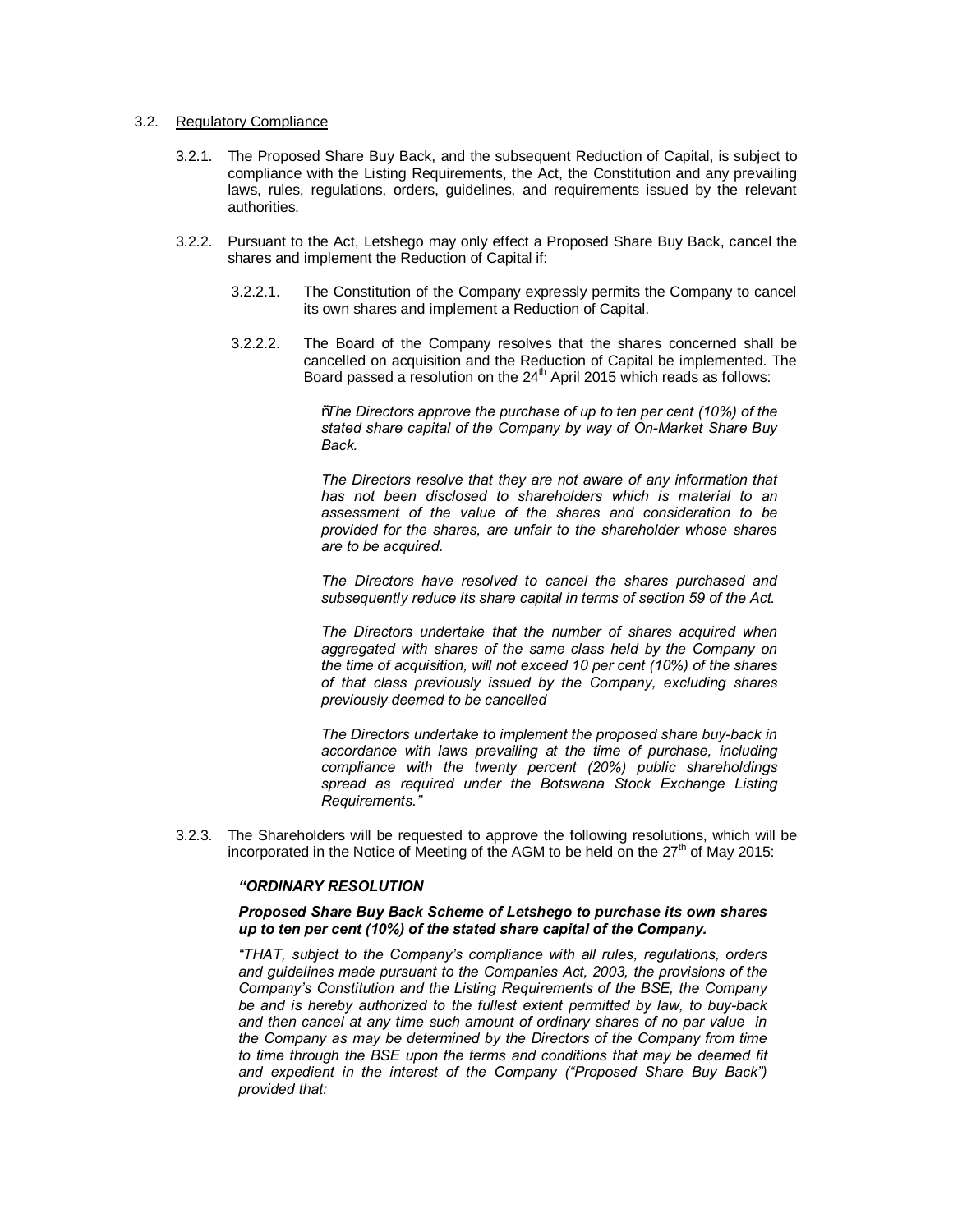- *a) The maximum number of share which have may be purchased and then cancelled by the Company at any point of time pursuant to the Proposed share Buy-Back shall not exceed ten per cent (10 %) of the total stated share capital of the Company for the time being quoted on the BSE.*
- *b) The maximum amount of funds to be allocated by the Company pursuant to the Proposed Share Buy-Back shall not exceed the sum of retained profits of the Company based on its latest financial statements available up to date of a transaction pursuant to the Proposed Share Buy-Back.*

*THAT the shares purchased by the Company pursuant to the Proposed Share Buy-Back will be cancelled; and*

*THAT such authority shall commence upon the passing of this resolution, until the conclusion of the next annual general meeting of the company or the expiry of the period within the next annual general meeting is required by law to be held unless*  revoked or varied by ordinary resolution of the shareholders of the Company in a *general meeting but so as not to prejudice the completion of a purchase made before the expiry date;*

*AND THAT the Directors of the Company be and are hereby authorized to take all steps as are necessary or expedient to implement or give effect to the Proposed Share Buy-Back with full powers to amend and/or assert to any conditions, modifications, variations or amendments (if any) as may be imposed*  by the relevant governmental/regulatory authorities from time to time and with full *power to do all such acts and things thereafter in accordance with the Companies Act, 2003, the provisions of the Company's constitution and the requirements of the BSE and all other relevant governmental/regulatory authorities."*

#### *"SPECIAL RESOLUTION*

## *Reduction of Capital of Letshego's Shares pursuant to the approval of the Share Buy Back Mandate*

*THAT, subject to the shareholders of Letshego approving the Share Buy Back Mandate and it being implemented, accordingly the Company be and is hereby authorized in terms of section 59 of the Companies Act to reduce its stated share capital as may be determined by the Directors of the Company from time to time upon the terms and conditions that may be deemed fit and expedient in the interest of the Company ("Reduction of Capital") provided that:*

- *a) only a limit of 218,490,166 shares shall be reduced from a stated share capital of 2,184,901,665 shares such that post reduction the stated share capital would be 1 966 411 499 shares; and*
- *b) the reduction of capital will not result in the Company failing the solvency test as prescribed in terms of the Act.*

*THAT such authority shall commence upon the passing of this resolution, until the conclusion of the next annual general meeting of the company or the expiry of the period within the next annual general meeting is required by law to be held unless revoked or varied by special resolution of the shareholders of the Company in a general meeting or extraordinary general meeting but so as not to prejudice the completion of the Reduction of Capital made before the expiry date;*

*AND THAT the Directors of the Company be and are hereby authorized to take all steps as are necessary or expedient to implement or give effect to the Reduction of Capital with full powers to amend and/or assert to any conditions, modifications, variations or amendments (if any) as may be imposed by the relevant governmental/regulatory authorities from time to time and with full power to do all such acts and things thereafter in accordance with the Companies Act, 2003, the provisions of the Company's constitution and the requirements of the BSE and all other relevant governmental/regulatory authorities."*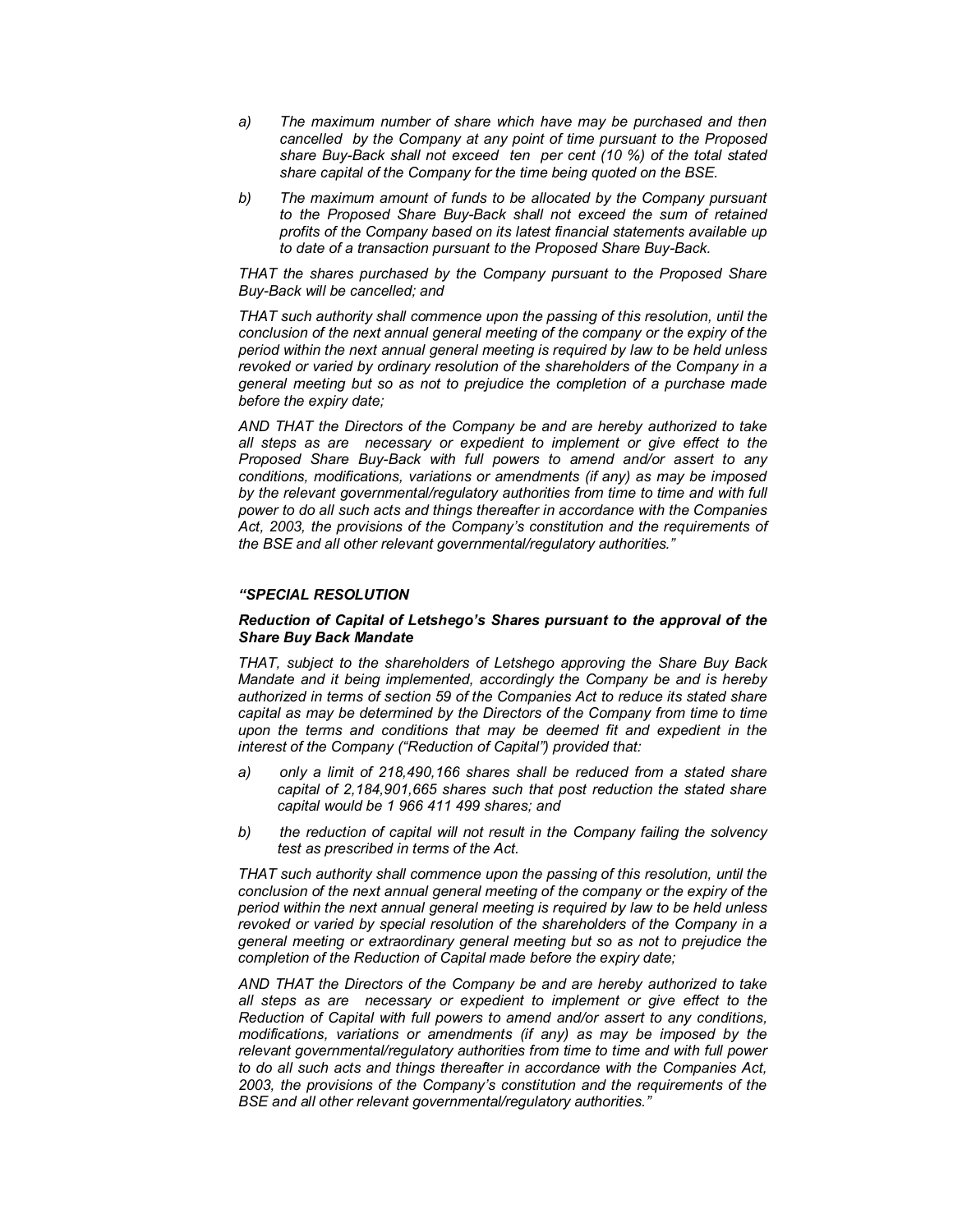## 3.3. Manner of Share Buy Back

The Proposed Share Buy Back will be made by way of one or more on-markets Share Buy Back Transaction (%**On Market Share Buy Back**+) transacted on the BSE trading system, from time to time, through one or more duly licensed stockbrokers appointed by the Company for that purpose.

## 3.4. Purchase Price

- 3.4.1. The purchase price (excluding brokerage, commission, applicable value added tax and other related expenses) to be paid for the Shares will be determined by the Letshego committee constituted for the purposes of effecting Share Buy Backs. The purchase price to be paid for the Shares pursuant to the Share Buy Back must not exceed 5% of the Average Closing Price of the Shares (as defined below in clause 3.4.2) excluding related expenses of the purchase or acquisition, the (Maximum Price+).
- 3.4.2. **Average Closing Price**+ means the average of the last dealt prices of a Share for the five consecutive Market Days on which the Shares are transacted on the BSE immediately preceding the date of the On-Market Share Buy Back by the Company and deemed to be adjusted, in accordance with the Listing Requirements, for any corporate action that occurs after the relevant five-day period.

## 3.5. Duration of Authority

The authority for the Proposed Share Buy-Back and the Reduction of Capital will be effective immediately upon the passing of the ordinary and special resolutions in relation to the Proposed Share Buy Back and the Reduction of Capital respectively and will continue to be in force until:

- 3.5.1. the date on which the next AGM of the Company is held or required by law to be held unless renewed by an ordinary or special resolution as the case may be, either unconditionally or conditionally; or
- 3.5.2. the Shareholders of the Company revoke or vary the authority; or
- 3.5.3. the date on which purchases and acquisitions of Shares pursuant to the Share Buy Back Mandate are carried out to the full extend mandated and the Reduction of Capital is implemented accordingly

whichever is the earliest.

3.6. Maximum Number of Shares to be Acquired

As at the date of this Circular, the ordinary share capital of the Company is 2,184,901,665. The maximum number of shares that will be acquired will not exceed 218,490,166 consisting of ten per cent (10%) of the entire issued share capital of the Company.

#### 3.7. Maximum Amount of Funds to be Allocated and Source of Funds

The Company may use internal or external sources of funds of the Letshego Group to finance the share buy backs. The Directors do not propose to exercise the Share Buy Back Mandate to such extent that it would materially affect the working capital requirements, financial flexibility or investment ability of the Letshego Group. The Share Buy Back will not exceed BWP 561 519 726. This amount has been determined on the basis of a purchase of 218 490 166 shares at an illustrative price of BWP 2.57 per share. The full illustrative effects are set out at paragraph 6.1.4 below.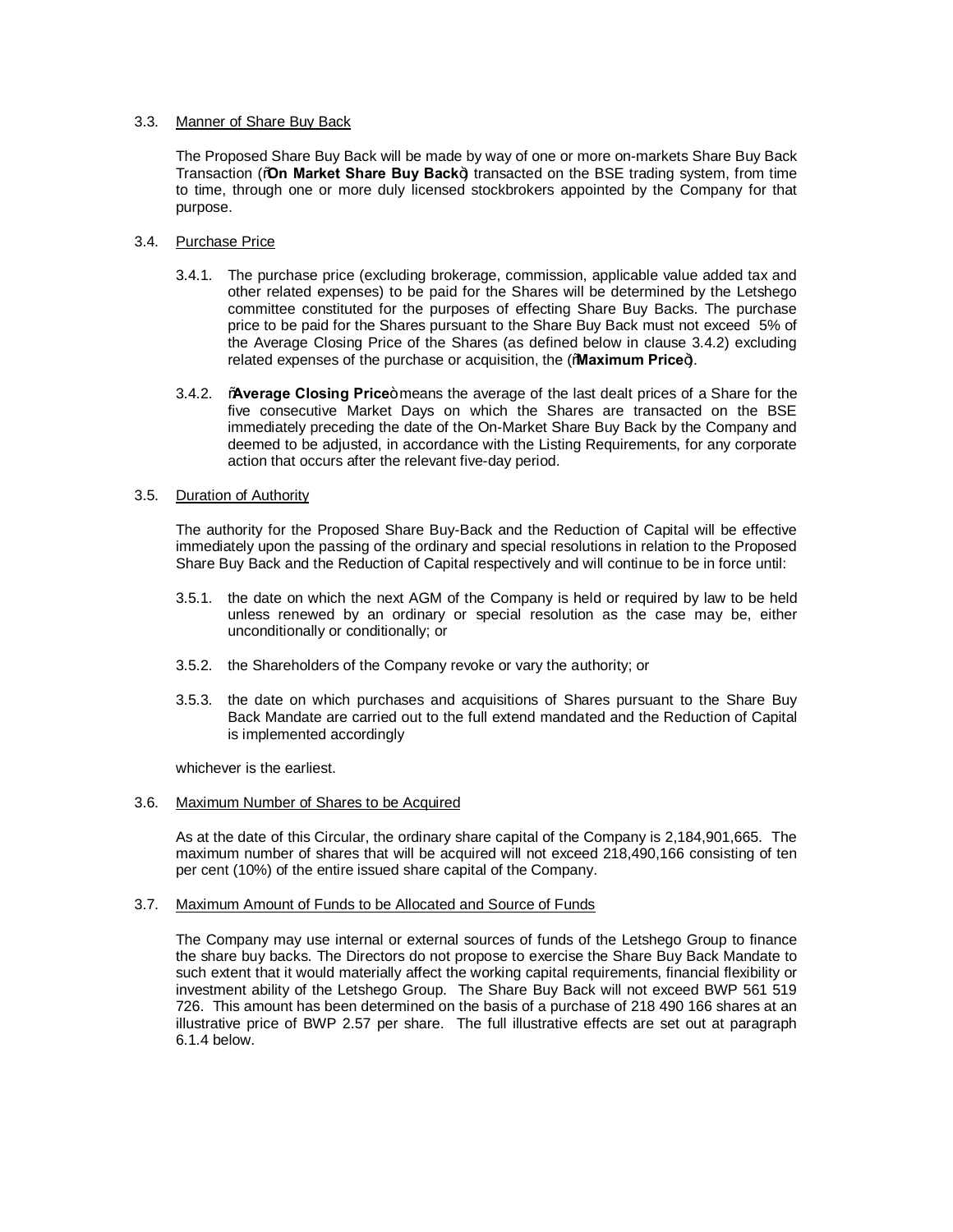## 3.8. Treatment of Shares Purchased

In accordance with the Act, the Board has resolved to cancel the purchased Shares and the Company will make an announcement on the day the cancellation is made, providing the details of the number of shares cancelled, the date of the cancellation and the outstanding paid-up share capital after cancellation. The cancellation of the shares will result in a Reduction of Capital.

# 3.9. Rights attached to cancelled shares

The rights attached to the cancelled shares in relation to voting, dividends and participation in any other distribution or otherwise shall cease to exist and will not be taken into account in calculating the number or percentage of shares or a class of shares of the Company for any purposes including the determination of substantial shareholdings, take-overs, notices, the requisitioning of meetings, quorums for meetings and the results of a vote on resolutions(s) at meetings.

## 3.10. Market Price of Letshego Shares

3.10.1. The highest and lowest traded prices Letshego Shares on the BSE for each quarter over the previous two years are as follows:

|                     | <b>Aggregate</b><br>volume traded | Highest (thebe) | Lowest<br>(thebe) |
|---------------------|-----------------------------------|-----------------|-------------------|
| <b>QUARTER 2014</b> |                                   |                 |                   |
| <b>JAN-MARCH</b>    | 99,238,746                        | 241             | 224               |
| APRIL-JUNE          | 52,750,974                        | 226             | 198               |
| <b>JULY-SEPT</b>    | 45,694,820                        | 266             | 235               |
| OCT-DEC             | 63,866,449                        | 280             | 265               |
| <b>QUARTER 2015</b> |                                   |                 |                   |
| <b>JAN-MARCH</b>    | 75,623,799                        | 266             | 235               |

3.10.2. The highest and lowest traded prices Letshego Shares on the BSE for the past 12 months are as follows:

|                                                             | <b>Aggregate Volume</b><br><b>Traded</b> | <b>Highest (thebe)</b> | Lowest (thebe) |
|-------------------------------------------------------------|------------------------------------------|------------------------|----------------|
| 2014                                                        |                                          |                        |                |
| <b>MAY</b>                                                  | 22,865,140                               | 217                    | 203            |
| JUNE                                                        | 28,704,612                               | 226                    | 198            |
| <b>JULY</b>                                                 | 14,497,511                               | 251                    | 235            |
| <b>AUGUST</b>                                               | 13,672,224                               | 260                    | 251            |
| <b>SEPTEMBER</b>                                            | 17,525,085                               | 266                    | 254            |
| <b>OCTOBER</b>                                              | 16,825,259                               | 275                    | 270            |
| <b>NOVEMBER</b>                                             | 27,702,453                               | 273                    | 268            |
| <b>DECEMBER</b>                                             | 19,338,737                               | 267                    | 265            |
| 2015                                                        |                                          |                        |                |
| JANUARY                                                     | 15,550,557                               | 266                    | 247            |
| <b>FEBRUARY</b>                                             | 15,242,034                               | 249                    | 239            |
| <b>MARCH</b>                                                | 44,831,208                               | 241                    | 235            |
| APRIL <sup>*</sup><br>$*_{0.0}$ of $0.4^{th}$ April $0.04E$ | 27,743,425                               | 263                    | 243            |

\*as at 24''' April 2015 *(*Source*: BSE)*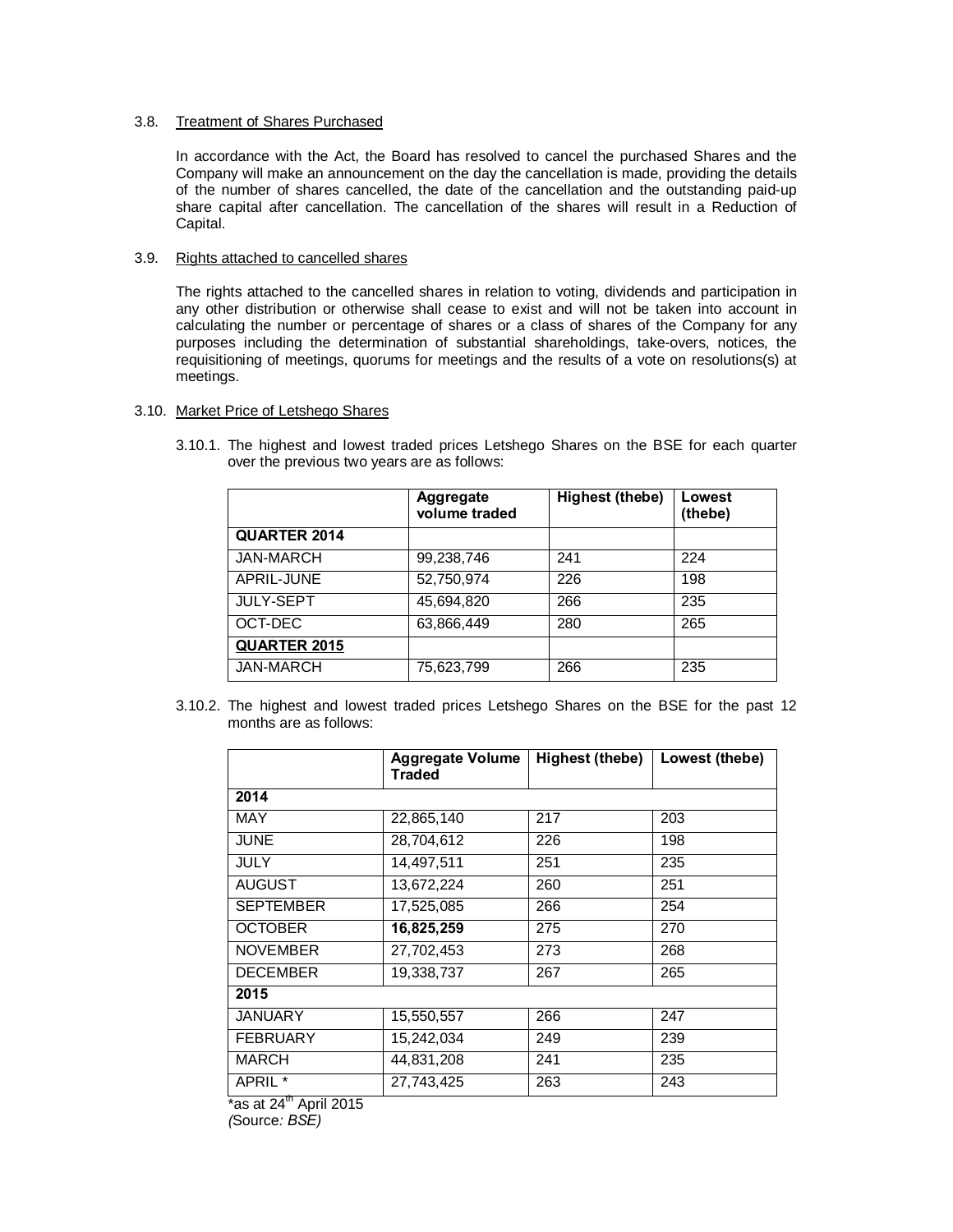| <b>Date 2015</b> | <b>Aggregated</b><br>volumes traded |                          | Highest (thebe)   Lowest (thebe) |
|------------------|-------------------------------------|--------------------------|----------------------------------|
| <b>15 MARCH</b>  |                                     |                          |                                  |
| 16 MARCH         |                                     | $\blacksquare$           | $\blacksquare$                   |
| 17 MARCH         | 9,002,680                           | 235                      | 237                              |
| 18 MARCH         |                                     |                          |                                  |
| 19 MARCH         | 43,239                              | 235                      | 235                              |
| 20 MARCH         | 12,478                              | 234                      | 235                              |
| 23 MARCH         | 8,333                               | 235                      | 235                              |
| 24 MARCH         | 8,057,635                           | 235                      | 235                              |
| 25 MARCH         | 1,000                               | 235                      | 235                              |
| 26 MARCH         | 464,318                             | 235                      | 235                              |
| 27 MARCH         | 2,044,064                           | 240                      | 240                              |
| 30 MARCH         |                                     | $\overline{\phantom{a}}$ | $\blacksquare$                   |
| 31 MARCH         | 2,634,340                           | 241                      | 241                              |
| 1 APRIL          | 9,807,762                           | 244                      | 243                              |
| 07 APRIL         | 390,018                             | 245                      | 245                              |
| 08 APRIL         | 4421                                | 245                      | $\overline{245}$                 |
| 09 APRIL         | 7,100                               | $\overline{246}$         | 246                              |
| 10 APRIL         |                                     |                          |                                  |
| 13 APRIL         | 16,500,00                           | 255                      | 255                              |
| 14 APRIL         |                                     |                          |                                  |
| 15 APRIL         | 7,400                               | 256                      | 256                              |
| 16 APRIL         | 300                                 | 256                      | 256                              |
| 17 APRIL         | 16,306                              | 260                      | 260                              |
| 20 APRIL         | 1,005,429                           | $\overline{261}$         | 261                              |
| 21 APRIL         | 1,600                               | 263                      | 263                              |
| 22 APRIL         | 1,013                               | 263                      | 263                              |
| 23 APRIL         | 2,076                               | 263                      | 263                              |
| 24 APRIL         |                                     | $\overline{\phantom{a}}$ | $\overline{\phantom{a}}$         |
| 27 APRIL         | 10,623,000                          | 290                      | 290                              |

3.10.3. The highest and lowest traded prices Letshego Shares on the BSE for the past 30 days are as follows:

- 3.10.4. the last traded price of Letshego Shares on the BSE on 27 April 2015 being the latest practicable date prior to the printing of this Circular .
- 3.11. Purchases, Cancellation, Resale of Shares and Reduction of Capital Made in the Preceding Twelve (12) Months

Letshego has not purchased any of its own shares in the preceding twelve (12) months and therefore, there is no retaining, cancellation or resale of its own shares during the same period.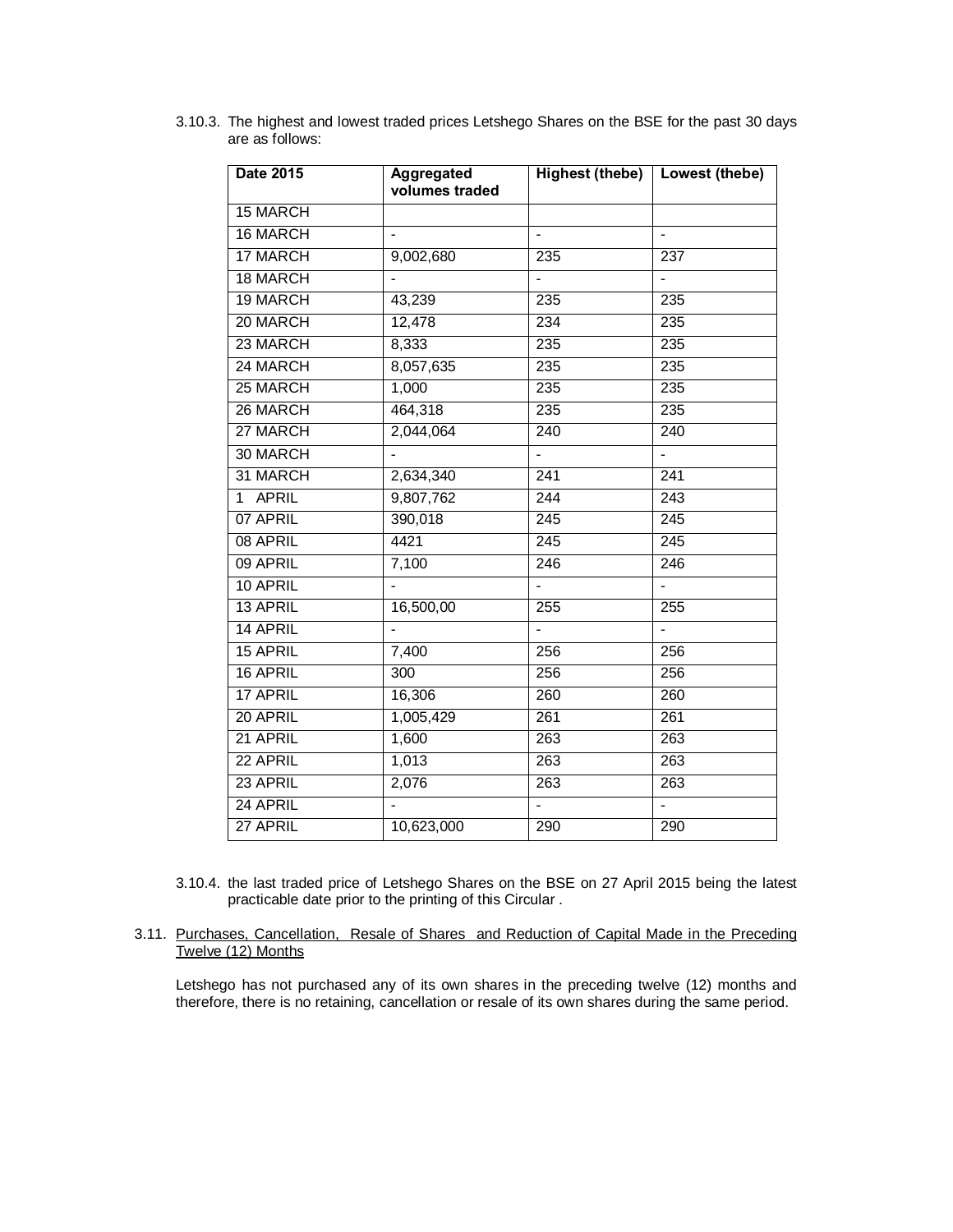## 3.12. Public Shareholding Spread of Letshego

- 3.12.1. Based on our Register of Directorsg Shareholdings, Register of Substantial Shareholders and the Share Register as at 27 April 2015, the public shareholding spread of Letshego was 76.8% of the stated share capital. Assuming that the Proposed Share Buy-Back is carried out in full and Letshego Shares so purchased are all retained, our public shareholding spread would be 74.2% (assuming the shares are purchased from public shareholders other than our existing Directors and Substantial Shareholders pursuant to the Proposed Share Buy-Back).
- 3.12.2. The public shareholding spread of Letshego as at the Last Practicable Date prior to the printing of this Circular was 76.8%.
- 3.12.3. Our Board undertakes to implement the Proposed Share Buy-Back in accordance with laws prevailing at the time of purchase, including compliance with the twenty (20%) public shareholdings spread as required under the Listing Requirements.
- 3.13. Potential Advantages and Disadvantages of the Proposed Share Buy-Back and the Reduction of Capital
	- 3.13.1. Potential Advantages
		- 3.13.1.1. Improves Shareholder Value-

The benefit of the Proposed Share Buy Back is that the Letshego can improve shareholder value by leveraging its balance sheet to improve returns on equity and earnings per share.

3.13.1.2. Shareholder Perception-

The act of Letshego acquiring its own shares without re-issuing the shares is a signal to investors that the Company has excess capital, which it does. This is therefore attractive to other investors that they should invest in Letshego which could further improve the price of the Shares.

#### 3.13.2. Potential Disadvantages

The Proposed Share Buy Back, if implemented, in full or in part, will use some of the group cash and borrowings to purchase shares rather than to on-lend to customers.

3.13.3. Notwithstanding the above, the Board is of view that the Proposed Share Buy Back is not expected to have any material disadvantage to the Shareholder as it will be implemented only after careful consideration of the financial resources of Letshego and the resultant impact on Letshego and the Shareholders of the Company.

## 4. **RATIONALE FOR THE PROPOSED SHARE BUY-BACK AND SUBSEQUENT REDUCTION OF CAPITAL**

The Board strives to increase Shareholder o value, Share Buy Backs and a Reduction of Capital are one of the ways through which Shareholder op value may be enhanced. Share Buy Backs and the Reduction of Capital are intended to be made as and when the Directors believe them to be of benefit to the Company and/or the Shareholders.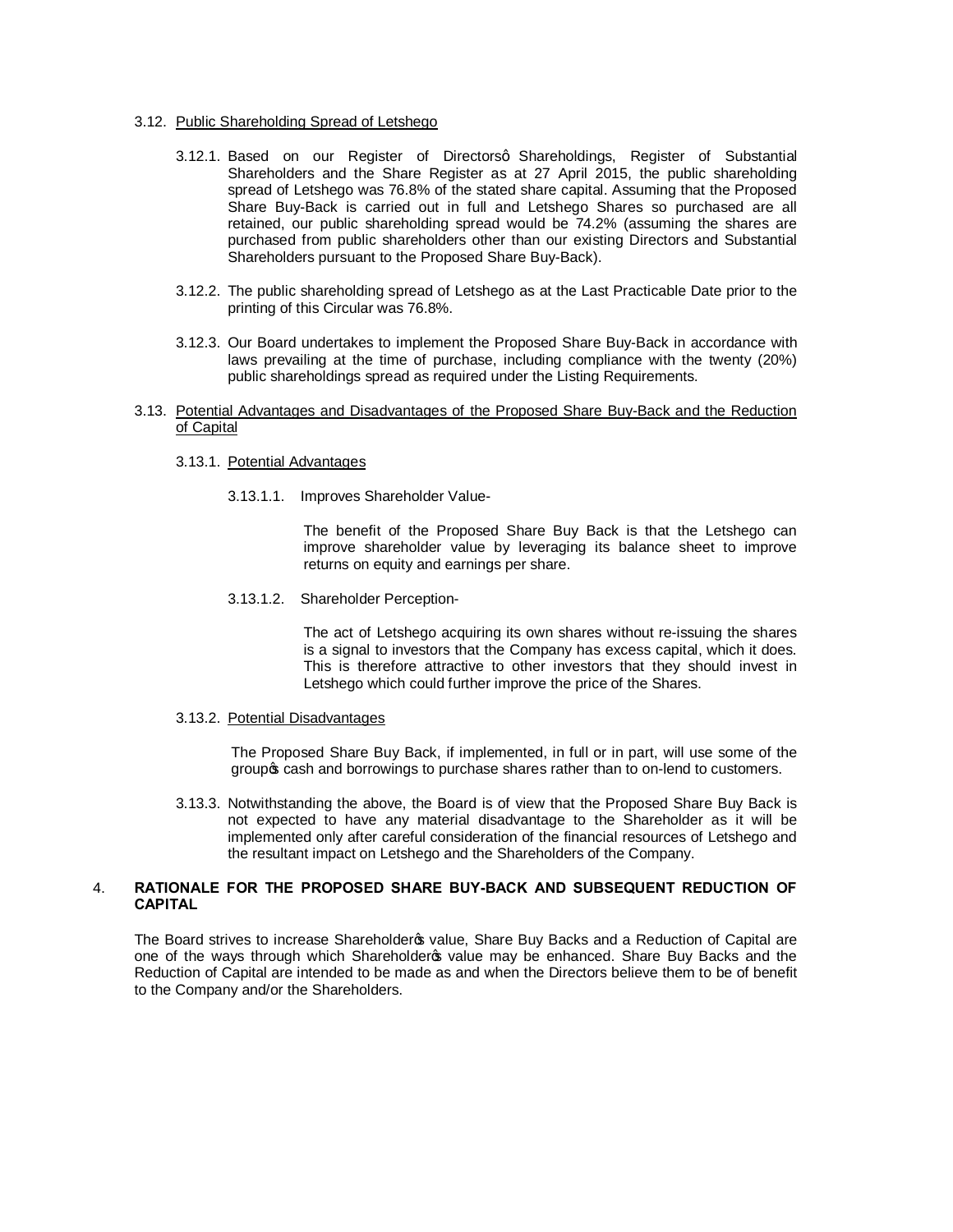## 5. **EFFECTS OF THE PROPOSED SHARE BUY BACK**

The effects of the Propose Share Buy Back are as follows:

## 5.1. Share Capital

- 5.1.1. Assuming the Proposed Share Buy-Back is carried out up to ten per cent (10%) of the existing stated share capital of Letshego, the number of Letshego Shares allowed to be purchased by the Company is 218,490,166.
- 5.1.2. The Proposed Share Buy-Back will reduce the stated share capital when the shares are cancelled after the Share Buy Back.

## 5.2. Cash flow

The Proposed Share Buy-Back is not expected to be implemented to the extent that it will adversely affect the cash flow of Letshego. The exact effect on the cash flow of Letshego will depend on the quantum and prices of Letshego Shares so purchased. Prior to executing any Reduction of Capital, the Directors will in accordance with the Act pass a resolution in terms of Section 59 of the Act confirming that the Reduction of Capital will satisfy the solvency test.

### 5.3. Dividends

- 5.3.1. The Proposed Share Buy-Back is not expected to have an impact on the policy of the Board in recommending dividends, if any, to our Shareholders.
- 5.3.2. The Proposed Share Buy Back may reduce the amount of distributable reserves available for dividends. However, assuming the Proposed Share Buy Back is implemented in full and Letshegors quantum of dividends is maintained at historical level, the Proposed Share Buy Back will have the effect of increasing the dividend rate of Letshego as a result of the reduction in the issued and paid-up share capital of Letshego.

## 5.4. Tax implications

The Proposed Share Buy-Back is not expected to have any tax implications.

## 6. **FINANCIAL EFFECTS OF THE SHARE BUY BACK**

6.1. The financial effects of the Proposed Share Buy Back on Letshego will depend on, inter alia, whether the Shares are purchased or acquired out of profits and/or capital of the Company, the number of Shares purchased or acquired, the price paid for such Shares. The financial effects on the audited financial accounts of Letshego will depend, inter alia, on the factors set out below:

## 6.1.1. Purchase or Acquisition out of Profits and/or Capital

Under the Act, purchases or acquisition of Shares by the Company may be made out of the Company op profits and/or capital. Where the consideration paid by the Company for the purchase or acquisition of Shares is made out of profits, such consideration (excluding brokerage, commission, applicable vat and other related expenses) will correspondingly reduce the amount available for the distribution of cash dividends by the Company. Where the consideration paid by the Company for the purchase or acquisition of Shares is made out of capital, the amount available for the distribution of cash dividends by the Company will not be reduced.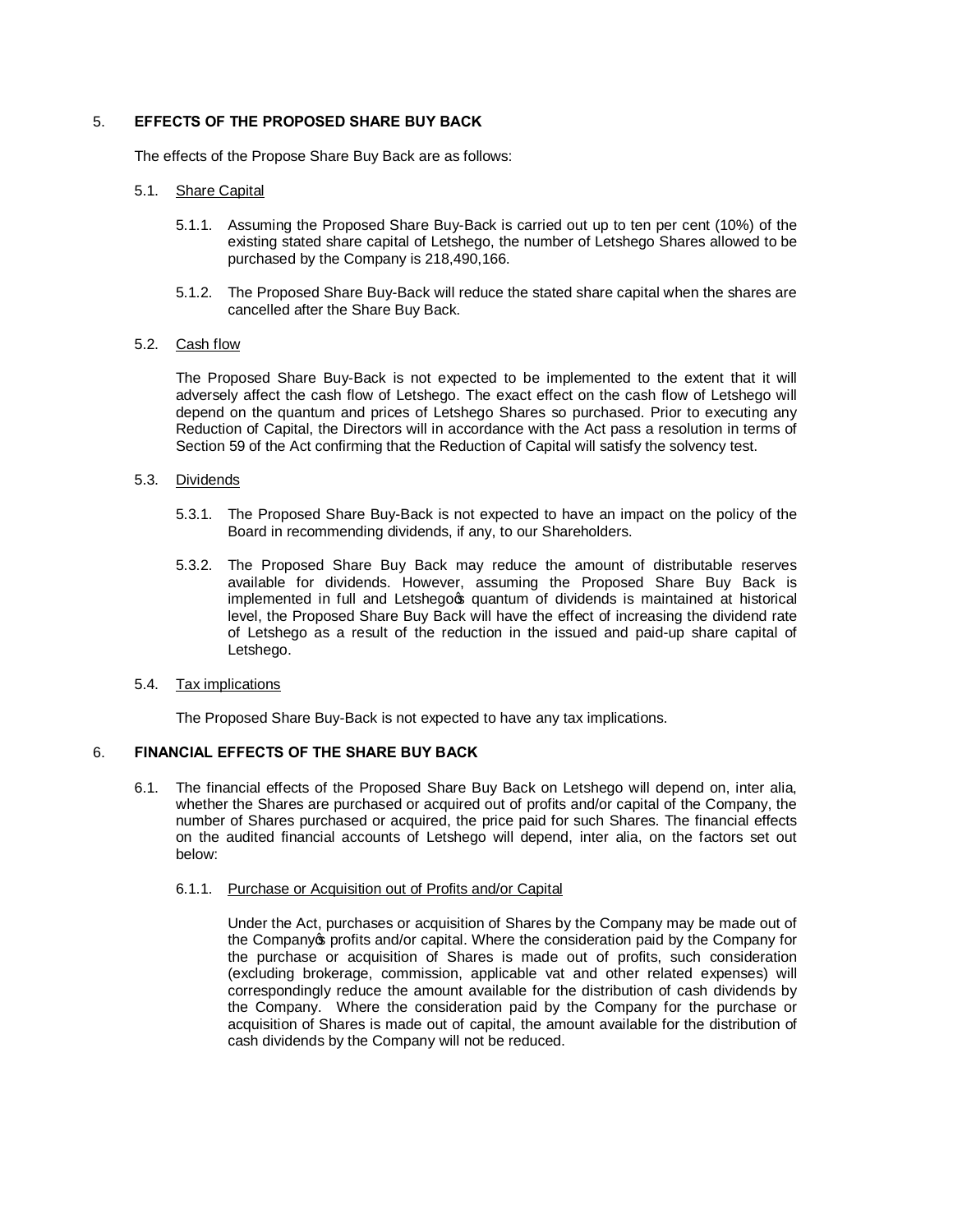## 6.1.2. Number of Shares Acquired or Purchased

Based on 2,184,901,665 issued Shares as at the Last Practicable Date, and assuming no further Shares are issued or repurchased, on or prior to the AGM, the purchase by the Company of up to the maximum limit of 10% of its issued Shares will result in the purchase or acquisition of 218,490,166 Shares.

### 6.1.3. Maximum Price Paid for Shares Acquired or Purchased

Assuming that the Company purchases or acquires the 218,490,166 Shares at the Maximum Price of BWP 2.57 for each Share (being the price equivalent to 105% of the average last dealt prices of the Shares for the five consecutive Market Days on which the Shares were traded on the BSE immediately preceding the Last Practicable Date), the maximum amount of funds required for such Share Buy Back is approximately BWP 561 519 726.

## 6.1.4. Illustrative Financial Effects

For illustrative purposes only, the financial effects of the purchase or acquisition of Shares by the Company pursuant to the Share Buy Back Mandate on the audited financial statements of Letshego for the financial period ended 31 December 2014 are set out below and assumes the following:

- 6.1.4.1. Based on the issued share capital of the Company as at the Last Practicable Date of 2,184,901,665 Shares and assuming no further Shares are issued on or prior to the AGM, the purchase of 10% of its issued Shares will result in the purchase of 218,490,166 Shares.
- 6.1.4.2. The Company made purchases of 218,490,166 Shares at the Maximum Price of BWP 2.57 for each Share (being the price equivalent to 105% of the Average Closing Price of the Shares for the five (5) consecutive Market Days on which the Shares were traded on the BSE immediately preceding the Last Practicable Date), and the maximum amount of funds required for the purchase or acquisition of 218,490,166 Shares is approximately BWP 561 519 726.62 million.
- 6.1.4.3. The purchase or acquisition of the Shares will be made out of the capital and retained earnings of the Company. The financial effects are explained below: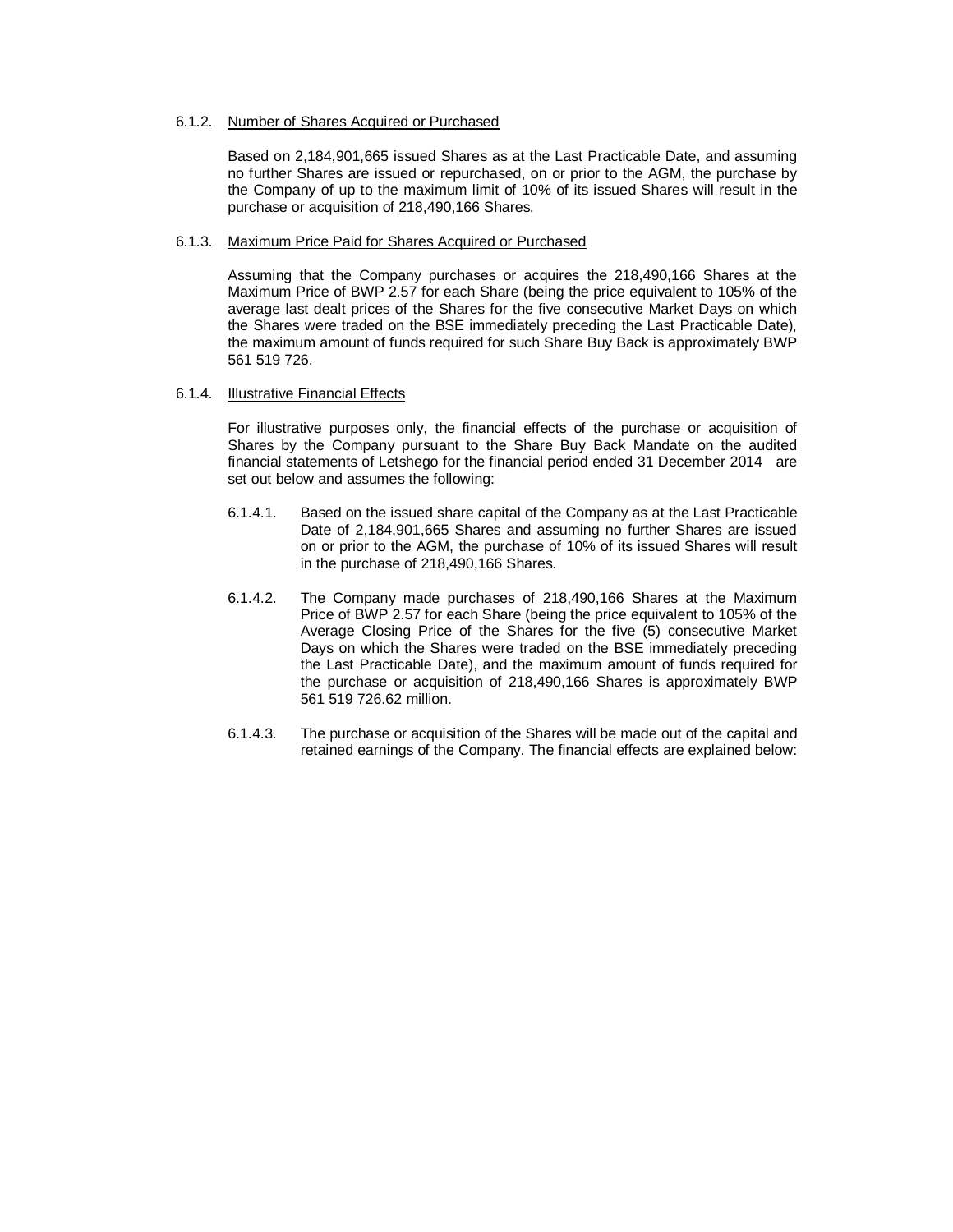Market Purchases of up to 10% at 105% of the Average Closing price:

# **Letshego Holdings Limited Share buyback – pro-forma financial information 31 December 2014**

# **Financial position Performance**

| 31 December 2014                              | <b>Before Share</b><br><b>Buy Back</b> | <b>After Share</b><br><b>Buy Back</b> |      |                          |                 |                 |  | 31 December 2014 | <b>Before</b><br><b>Share Buy</b><br><b>Back</b> | <b>After Share</b><br><b>Buy Back</b> |
|-----------------------------------------------|----------------------------------------|---------------------------------------|------|--------------------------|-----------------|-----------------|--|------------------|--------------------------------------------------|---------------------------------------|
|                                               | <b>BWP '000</b>                        | <b>BWP '000</b>                       |      |                          | <b>BWP '000</b> | <b>BWP '000</b> |  |                  |                                                  |                                       |
|                                               |                                        |                                       |      |                          |                 |                 |  |                  |                                                  |                                       |
| Share capital                                 | 975 510                                | 877 959                               |      | Interest income          | 1 345 194       | 1 345 194       |  |                  |                                                  |                                       |
| Reserves                                      | 2 964 686                              | 2 502 339                             |      | Interest expense         | (167582)        | (197017)        |  |                  |                                                  |                                       |
| Non-controlling<br>interests                  | 154 437                                | 154 437                               |      | Net interest income      | 1 177 612       | 1 148 177       |  |                  |                                                  |                                       |
| <b>TOTAL EQUITY</b>                           | 4 0 94 6 33                            | 3 534 735                             |      | Other income             | 316 534         | 316 534         |  |                  |                                                  |                                       |
| Other liabilities                             | 304 436                                | 304 436                               |      | <b>Revenue</b>           | 1 494 146       | 1 464 711       |  |                  |                                                  |                                       |
| <b>Borrowings</b>                             | 1 937 844                              | 2 497 742                             |      | Total expenses           | (524014)        | (524 014)       |  |                  |                                                  |                                       |
| <b>TOTAL EQUITY AND</b><br><b>LIABILITIES</b> | 6 336 913                              | 6 336 913                             |      | <b>Profit before tax</b> | 970 132         | 940 697         |  |                  |                                                  |                                       |
|                                               |                                        |                                       |      | Taxation                 | (248 280)       | (240747)        |  |                  |                                                  |                                       |
| Advances to customers                         | 5 686 796                              | 5 686 796                             |      | Profit for the period    | 721852          | 699 950         |  |                  |                                                  |                                       |
| Cash<br>and<br>cash<br>equivalents            | 320 544                                | 320 544                               |      |                          |                 |                 |  |                  |                                                  |                                       |
| Other assets                                  | 329 573                                | 329 573                               |      |                          |                 |                 |  |                  |                                                  |                                       |
| <b>TOTAL ASSETS</b>                           | 6 336 913                              | 6 336 913                             |      |                          |                 |                 |  |                  |                                                  |                                       |
|                                               |                                        |                                       |      |                          |                 |                 |  |                  |                                                  |                                       |
| Number of Shares £000                         | 2 176 475                              | 1 958 828                             |      |                          |                 |                 |  |                  |                                                  |                                       |
| <b>FINANCIAL RATIOS</b>                       |                                        |                                       |      |                          |                 |                 |  |                  |                                                  |                                       |
| NVA per Share                                 |                                        | 1.88                                  | 1.80 |                          |                 |                 |  |                  |                                                  |                                       |
| Debt to equity                                |                                        | 47%<br>71%                            |      |                          |                 |                 |  |                  |                                                  |                                       |
| <b>ROE</b>                                    |                                        | 21%                                   | 22%  |                          |                 |                 |  |                  |                                                  |                                       |
| EPS (thebe)                                   |                                        | 33.2                                  | 35.7 |                          |                 |                 |  |                  |                                                  |                                       |

|                                |                                | Performance                  |                                           |                                       |
|--------------------------------|--------------------------------|------------------------------|-------------------------------------------|---------------------------------------|
| efore Share<br><b>Buy Back</b> | After Share<br><b>Buy Back</b> | <b>31 December 2014</b>      | <b>Before</b><br><b>Share Buy</b><br>Back | <b>After Share</b><br><b>Buy Back</b> |
| <b>BWP '000</b>                | <b>BWP '000</b>                |                              | <b>BWP '000</b>                           | <b>BWP '000</b>                       |
|                                |                                |                              |                                           |                                       |
| 975 510                        | 877 959                        | Interest income              | 1 345 194                                 | 1 345 194                             |
| 2 964 686                      | 2 502 339                      | Interest expense             | (167582)                                  | (197017)                              |
| 154 437                        | 154 437                        | Net interest income          | 1 177 612                                 | 1 148 177                             |
| 4 094 633                      | 3 534 735                      | Other income                 | 316 534                                   | 316 534                               |
| 304 436                        | 304 436                        | Revenue                      | 1494 146                                  | 1464711                               |
| 1 937 844                      | 2 497 742                      | Total expenses               | (524 014)                                 | (524 014)                             |
| 6 336 913                      | 6 336 913                      | <b>Profit before tax</b>     | 970 132                                   | 940 697                               |
|                                |                                | Taxation                     | (248 280)                                 | (240747)                              |
| 5 686 796                      | 5 686 796                      | <b>Profit for the period</b> | 721852                                    | 699 950                               |

# **Assumptions**

- 1 Share price on date of buy-back 2.45
- 2 Buy-back price 2.57
- <sup>3</sup> 31 December 2014 number of shares and financial information used for comparability. Current number of shares is 2 184 901 665.
- 4 Share price on date of buy-back to be updated price at 09 April 2015 used.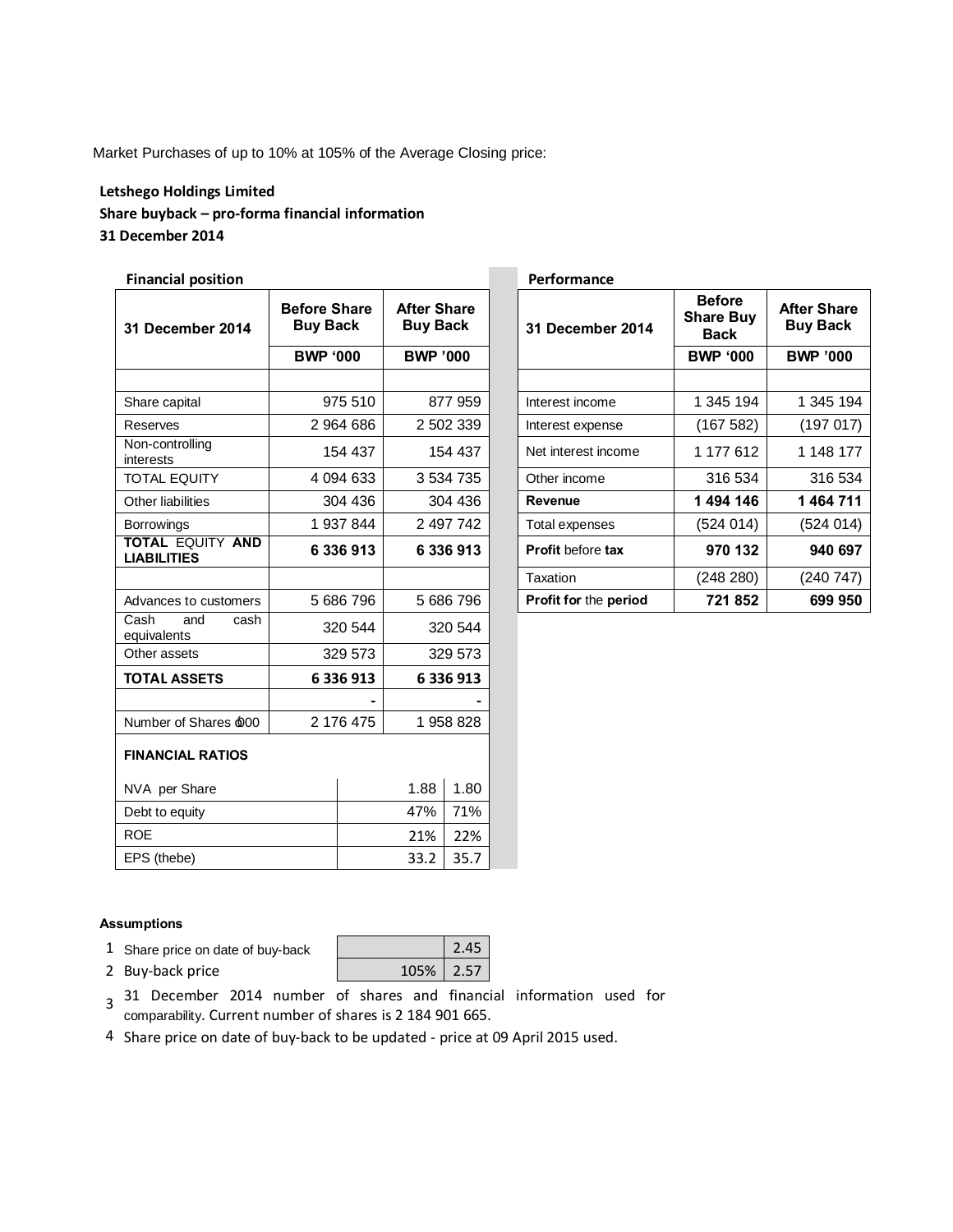# 7. **EFFECTS OF THE REDUCTION OF CAPITAL**

In the event that the Proposed Share Buy is approved by the Shareholders, all the purchased Shares shall be canceled and this will result in a Capital Reduction.

The Board considers that the Reduction of Capital will not have any material adverse effect on the financial position of the Letshego Group.

# 8. **FINANCIAL EFFECTS OF THE REDUCTION OF CAPITAL**

Set out below, for illustrative purpose only, is a simplified statement showing the proposed movement of the equity of the Company before and after the Capital Reduction should the Proposed Share Buy Back be implemented, based on the Company op position as at 31 December 2014:

|                                      | Immediately before the<br><b>Capital Reduction as at 31</b><br>December 2014<br><b>BWP '000</b> | Immediately after the<br><b>Capital Reduction</b><br>taking effect<br><b>BWP '000</b> |
|--------------------------------------|-------------------------------------------------------------------------------------------------|---------------------------------------------------------------------------------------|
| <b>Share Capital</b>                 | 975 510                                                                                         | 877,959                                                                               |
| Retained earnings                    | 2,964,686                                                                                       | 2,502,339                                                                             |
| Non-controlling<br>interests         | 154.437                                                                                         | 154,437                                                                               |
|                                      |                                                                                                 |                                                                                       |
| Total equity<br>the<br>Οt<br>Company | 4,094,633                                                                                       | 3,534,735                                                                             |

# 9. **NO PURCHASE DURING PRICE SENSITIVE INFORMATION DEVELOPMENTS**

The Company will not undertake any Share Buy Backs at any time when it is trading under a cautionary announcement or when it is in a normal closed period. Letshego closed period start on 1 July and 1 January each year and end once the interim or year-end results are published.

## 10. **INTERESTED PERSONS**

The Company is prohibited from knowingly buying Shares on the BSE from an interested person, that is, a Director, the chief executive of the Company or Substantial Shareholder of the Company or any of their associates and an interested person is prohibited from knowingly selling his Shares to the Company.

## 11. **CONDITIONS OF THE PROPOSED SHARE BUY-BACK AND SUBSEQUENT REDUCTION OF CAPITAL**

The Proposed Share Buy-Back and the Reduction of Capital is subject to the approval of our Shareholders being obtained at the Company of forthcoming AGM.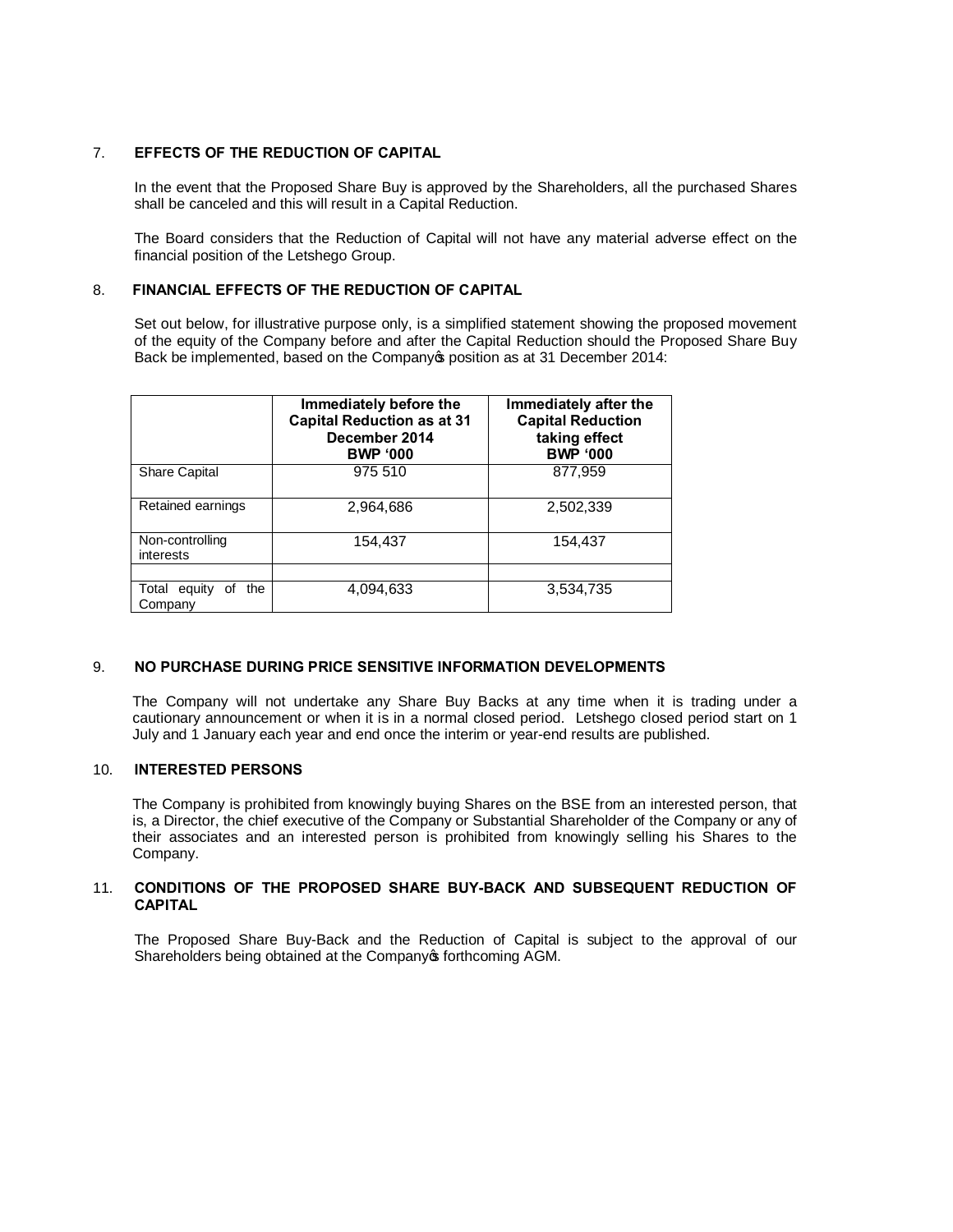## 12. **DIRECTORS' AND SUBSTANTIAL SHAREHOLDERS' INTERESTS**

Save for the inadvertent increase in the percentage shareholding and/or voting rights of the Shareholders as a consequence of the Proposed Share Buy-Back and the subsequent Reduction of Capital, none of our Directors and Substantial shareholders and/or persons connected to them has any interest, direct or indirect, in the Proposed Share Buy Back and the subsequent Reduction of Capital.

## 13. **DIRECTORS' RECOMMENDATIONS**

The Directors, having considered all aspects of the Proposed Share Buy Back and the subsequent Reduction of Capital, are of the opinion that the Proposed Share Buy Back and the subsequent Reduction of Capital is in the best interest of the Company and will not result in the Company being unable to pay its debts as they become due or the Company assets being less than their liabilities as envisaged in Section 59 (4) of the Act. Accordingly, they recommend that you vote in favor of the ordinary resolution for the Propose Share Buy-Back and the special resolution for the Reduction of Capital to be tabled at the forthcoming AGM.

### 14. **AGM**

- 14.1. The AGM will be held at Wednesday,  $27<sup>th</sup>$  May 2015 at Lansmore Hotel, Gaborone or any adjournment thereof, for the purpose of considering and if thought fit, passing with or without modifications, the ordinary resolution to give effect to the Proposed Share Buy Back and the special resolution to give effect to the Reduction of Capital.
- 14.2. If you are unable to attend the AGM in person, you are requested to complete the enclosed Form of Proxy and forward it to our Registered Office at not late than forty eight (48) hours before the time set for holding the meeting or any adjournment thereof. The lodging of the Form of Proxy will not preclude you from attending and voting in person at the AGM should you subsequently wish to do so.

## 15. **FURTHER INFORMATION**

#### 15.1. Responsibility Statement

This Circular has been seen and approved by the Board and they collectively and individually accept full responsibility for the accuracy of the information contained in it and confirm to the best of their knowledge and belief, after making all reasonable enquiries that there are no other facts the omission of which would make any statement in this Circular misleading.

15.2. Advisors

Armstrongs Attorneys has been appointed to advise the Company and the Board for the Proposed Share Buy-Back.

#### 15.3. Material Contracts

Neither Letshego has entered into any material contracts (not being contracts entered into in the ordinary course of business) during the preceding the date of this Circular.

### 15.4. Material Litigation

Letshego is not involved in any material litigation, arbitration or is aware of any pending proceedings against it.